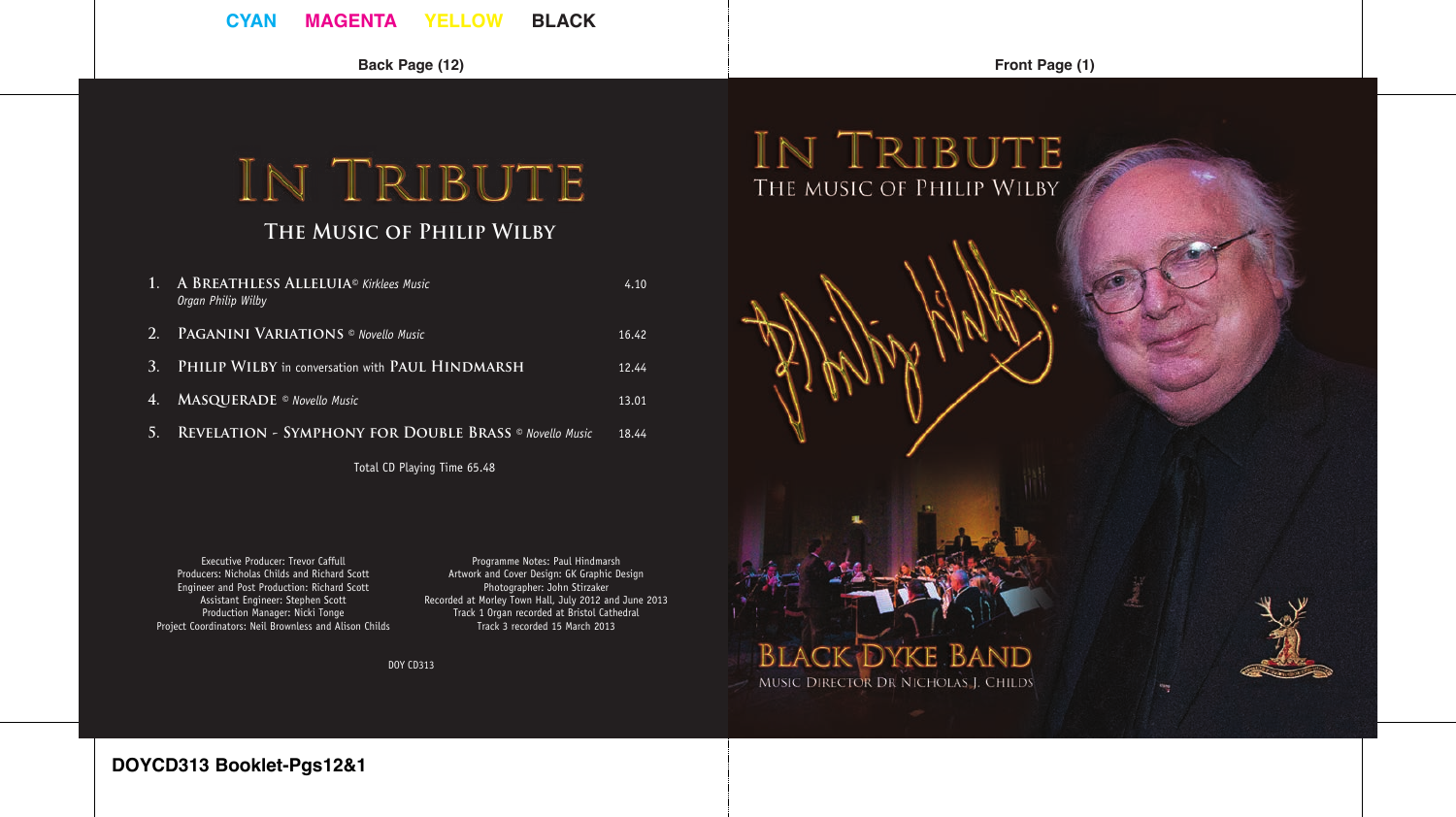# **CYAN MAGENTA YELLOW BLACK**



# **IN TRIBUTE**

The memory of the first performance of Philip Wilby's brass band 'debut' *The New Jerusalem* in 1989, played by the National Youth Brass Band of Great Britain under Roy Newsome, who had commissioned it following the advice of composer Michael Ball, remains a vivid one. Nothing of what I had heard of Philip's music previously had prepared me for the sound world of *The New Jerusalem*. As a composition tutor at the University of Leeds, Philip was, as he has described, 'a card carrying modernist'.

However, *The New Jerusalem* had a directness of engagement and appeal with the young players and the audience that I had not anticipated. Its foundations were rooted firmly in tonality; it was exciting, full of energy and so well realised for brass band, yet also remaining true to his creative ethos, especially in its Christian theme. Here was a 'natural' for the medium, I thought, and immediately added Philip onto my 'wish list' for a BBC Radio 3 commission.

**Page 2 Page 11**



#### **Band Personnel**

**Principal Cornet Richard Marshall** Assistant Principal Cornet Rob Westacott Solo Cornets Martin Irwin Soprano Cornet Paul Duffy Repiano Cornet Lee Rigg 2nd Cornets John O'Brien 3<sup>rd</sup> Cornets **Keith Britcliffe** Flugel **Films Community**<br> **Solo Horn Community**<br>
Sheona White 1st Horn Jonathan Bates 2<sup>nd</sup> Horn **Alison Childs** Solo Euphonium Gary Curtin 2<sup>nd</sup> Euphonium **Ian Yates** 

Euphonium John French\*

James McCabe

\*Played on Revelation

Mark Bowater

David Smith

Sheona White

Solo Baritone Katrina Marzella<br>
2<sup>nd</sup> Baritone **Katrina Marzella** Ben Wright Solo Trombone Brett Baker Co-Principal Trombone Paul Woodward 2<sup>nd</sup> Trombone Garry Reed Bass Trombone **Adrian Hirst** Solo Eb Tuba Joseph Cook Eb Tuba Philip Goodwin Matthew Routley Bb Tuba Matt Wade Percussion **Andrea Price** Rory Farrell Kieran Johnson Matthew Whitfield Adie Smith Secretary Mike Shenton

**DOYCD313 Booklet-Pgs2&11**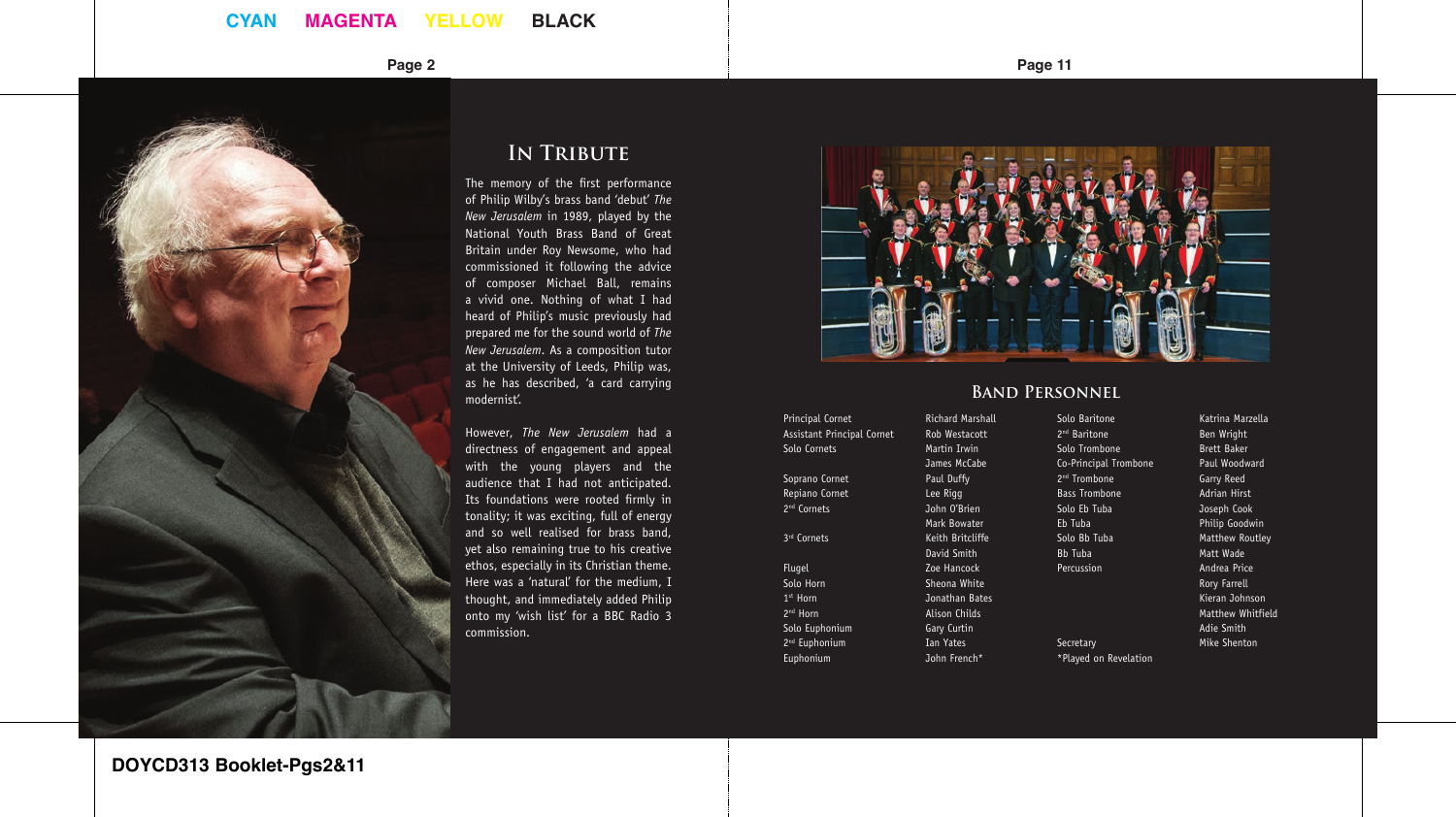#### **Page 10 Page 3**

# **Black Dyke Band**

In 1816 Peter Wharton founded a brass and reed band in the Yorkshire village of Queenshead – later to become Queensbury. John Foster, apart from being the founder of Black Dyke Mills, played French Horn in this band. It has been said on many occasions that Black Dyke was formed from it; however this is not strictly true, as Peter Whartons band went out of existence through loss of members. In 1837 a new band was formed named 'Queenshead Band', which may well have contained players from the former band. It is reported that this Band reached its zenith from 1838 to 1843, at which time it consisted of 18 musicians.

On 15 September 2005 the band was proud to celebrate its 150th anniversary. Two of the many highlights were the publication of '150 Golden Years', a book by Dr Roy Newsome, in words and photographs, describing the history and the progress of Black Dyke Band from 1855 to 2005. Also a unique 'triple CD' covering the recorded musical history of the band from the early days of 1903 to the present day.

In September 2006 at Symphony Hall Birmingham Black Dyke Band was declared British Open Champions for the second year running. Although they have not entered the contest every year, this was the 29th time the band were declared 'British Open Champion'. The band has also been National Champions of Great Britain on 22 occasions, most recently in October 2009. In 2009, and again in 2011 and June 2012, they became Champion Band at the English National Championships. In 2012 the band became European Champion Band for the twelfth time.

Black Dyke Band is the most recorded band in the world with over 350 recordings and the number growing every year. In August 2007 the Band was invited to take part in the BBC Promenade Concerts, at the Royal Albert Hall, London.

In 2006 as part of its initiative to sponsor the work of young people, Black Dyke Band, under the guidance of Dr Nicholas Childs assisted by qualified members, formed the Yorkshire Youth Brass Band. The purpose is to inspire and motivate young people aged 11 to 21 years to achieve their full potential as musicians, composers and citizens.

The band logo of the stag's head and Latin quotation are taken from the armorial bearings granted in 1857 to John Foster, founder of the band. The quotation translates to

> *"ACT JUSTLY AND FEAR NOTHING"* www.blackdykeband.co.uk

From the first moment I turned the first page of *Paganini Variations* when the score arrived on my desk, it was abundantly clear that Philip would have a great say in the brass band medium. Since these two works entered the repertory, Philip's music has been a major influence on the way brass bands approach the performance of test-pieces, in particular the way he has reached out to the brass band community of players and supporters by referencing familiar music and idioms as a starting point and then taking them on a musical journey in his own terms. He has created a fresh and substantial repertoire for all levels, from challenging test-pieces for the Open Championships and major concert pieces and concertos to more modest items for community and young bands to enjoy.

#### **A Breathless Alleluia**

Throughout Philip's journey with brass bands, Black Dyke Band has been a constant source of encouragement and advice. *Paganini Variations* would not sound as it does, had not Philip taken himself off to Queensbury to experience the sound and skills of the band first under the much missed James Watson and now under Nicholas Childs. Working so closely with Black Dyke has resulted in a collection of solo items and concertos that have become key works for their instruments. As a thank you to the band and to Nicholas Childs, Philip composed a brilliant miniature showpiece, *A Breathless Alleluia* for band and organ (played by the composer himself) as a tribute to Nicholas, who is described by Philip as 'a leader of tireless energy'. The music is full of appropriate sprung rhythms and driving energy and was elaborated from the more athletic parts of his National Children's Band commission *Psalms and Alleluias.* 

#### **Paganini Variations**

An opportunity for the BBC to commission Philip arose not long after the première of *The New Jerusalem*. Grimethorpe Colliery Band won the penultimate BBC Band of the Year title in 1990 and I was looking for a major new piece for the band to feature in a *Radio Goes to Town* concert which was to be given at the Assembly Rooms in Derby, May 1991. The piece went 'down a storm' with the band, conductor Frank Renton and the Derby audience. In the meantime I had received a call from Harry Mortimer to the effect that he was interested in it for the British Open Championships the following September. With the addition of a sequence of perilously exposed octaves on the cornets and solo horn to the cadenza-like introduction to the flugel horn melody – which are used here – *Paganini Variations* was ready for the 'Open'.

Any composer contemplating a journey down so well-worn a path as a set of variations on Paganini's 24th *Caprice* must be well aware of the danger of 're-inventing the wheel'. What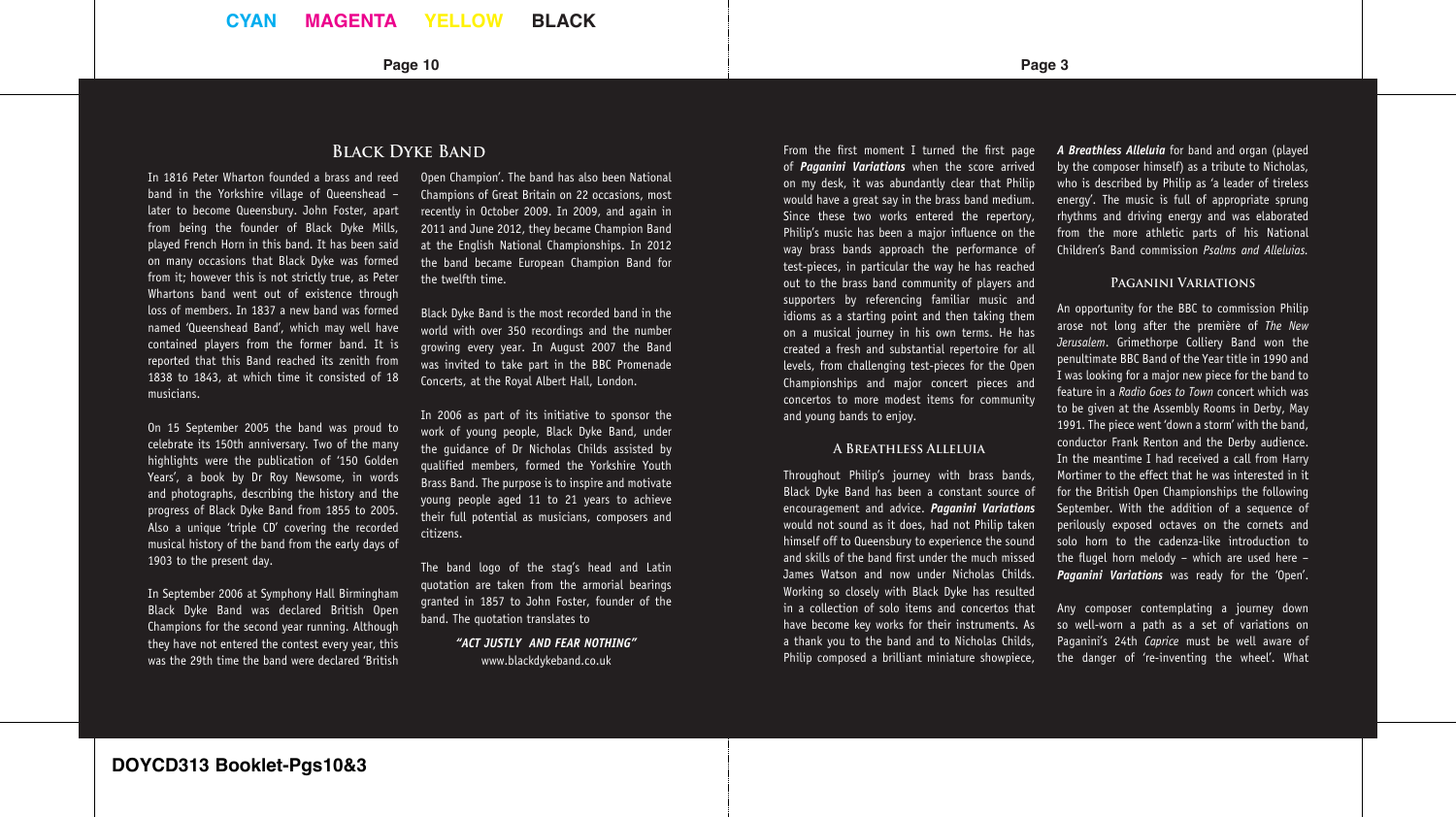could Wilby offer that Brahms, Rachmaninov and Lutoslawski, among others, had not already done? Wilby was fortunate in that his were the first *Paganini Variations* for full brass band and given that the virtuoso tradition within the brass band culture can be traced back to the time of Paganini, Lizst and the great virtuoso composers, his choice was an apt one.

After the opening flourish, Paganini's theme is presented with disarming simplicity. The first three variations are also well within the comfort zone, but after that the level of virtuoso display is raised dramatically as Wilby, who was a professional violinist before assuming his University position, follows Paganini's example. Variations 4 –7 and the flamboyant cornet *Bolero* (11) inhabit the demonic world of Paganini himself, and include a version of Paganini's own third variation. The solemn trombone variation (3) and the stately *Canon* (10) recall Brahms in Handelian mood. A solemn *Funeral March* incorporates an extended euphonium solo. The beautiful *Romance* which follows is for many a favourite moment in all Wilby. The sighing phrases and rich accompaniments remind us that romantic melody is still as much a part of the living tradition of brass band music as the final dynamic flourishes.

As Philip says in his own note on the work, 'The full flavour of Paganini's romantic heritage finds expression in a mixture of extravagant display and serene and passionate melody'.

#### **Masquerade**

*Paganini Variations* set a course for Philip Wilby's series of Open Championship tests that has been much copied over the past 20 years. After embracing the virtuosity of Paganini, he has taken on aspects of Mozart, Purcell and Verdi as anniversary tributes, beginning with Verdi's great final opera *Falstaff* for the 1993 'Open'. *Masquerade* was composed as a centenary homage to the last of Verdi's operas, *Falstaff*, first produced in 1893.

In embracing the spirit and melody of Verdi, Philip has in his mind the colourful overtures of Berlioz. His tribute is vividly coloured and replete with flamboyant, often extravagant layers of contrapuntally conceived textures. Some of the writing is on the edge of playability and perhaps that sense of valiant struggle was part of Wilby's intention. Shakespeare's Falstaff is, after all, a larger than life character, full of bravado and bluster. Parts of Wilby's 'drama' are noisy and busy, but there is a large dose of light-hearted comedy in the writing too. While Wilby bases his own response to Verdi's drama on some of the opera's main themes, he also weaves into his drama elaborations of the two famous set pieces, Nanetta's arietta and the final fugue. The former is the centre piece of the *Masquerade*, a delicately scored gem that was one of the favourite test-piece moments of

#### **Page 4 Page 9**

## **Dr Nicholas J. Childs**

Dr Nicholas Childs has achieved the highest international reputation as a performer, teacher/ clinician, conductor, interpreter and advocate of new music, and producer of pacesetting recordings. Initial success came as a euphonium soloist and partner with his talented brother, Dr Robert Childs, who together have literally toured the world as The Childs Brothers, performing in many of the world's most famous concert halls with the most prestigious bands and orchestras.

Taking up the baton as a conductor, Nicholas has had phenomenal success with many bands, including highly acclaimed national championship successes. His current tenure as Principal Conductor and Director of Music of the famous Black Dyke Band has been marked not only with continued contest success, but with a series of innovative concerts and world premières of major works for brass band with a variety of soloists and musical combinations.

He serves as Senior Tutor in Brass Band Studies at the Royal Northern College of Music, where he has taught for over 14 years. Further honours have come with his appointment as Associate Conductor of the National Youth Brass Band of Great Britain, and as Trustee of the Brass Band Heritage Trust.

With his roots in the British brass band tradition. having first been trained in the Tredegar (Wales) Youth Band, Nicholas continues to give important emphasis to the development of the brass band movement. This comes through his commitment to the training of outstanding young musicians both at the collegiate level and within the National Youth Brass Band of Great Britain. He has reached the pinnacle of success with four National Championships of Great Britain, with Black Dyke in 2001, 2004, 2008 and 2009.

In April 2005 as Music Director of Black Dyke he guided them to first place at the European Championship in Holland, and again in Holland in May 2012, and in September 2005 he was victorious with Black Dyke, winning the British Open Championship and again in 2006. He won his first English National Championship with Black Dyke in June 2009 and won again in June 2011 and June 2012.

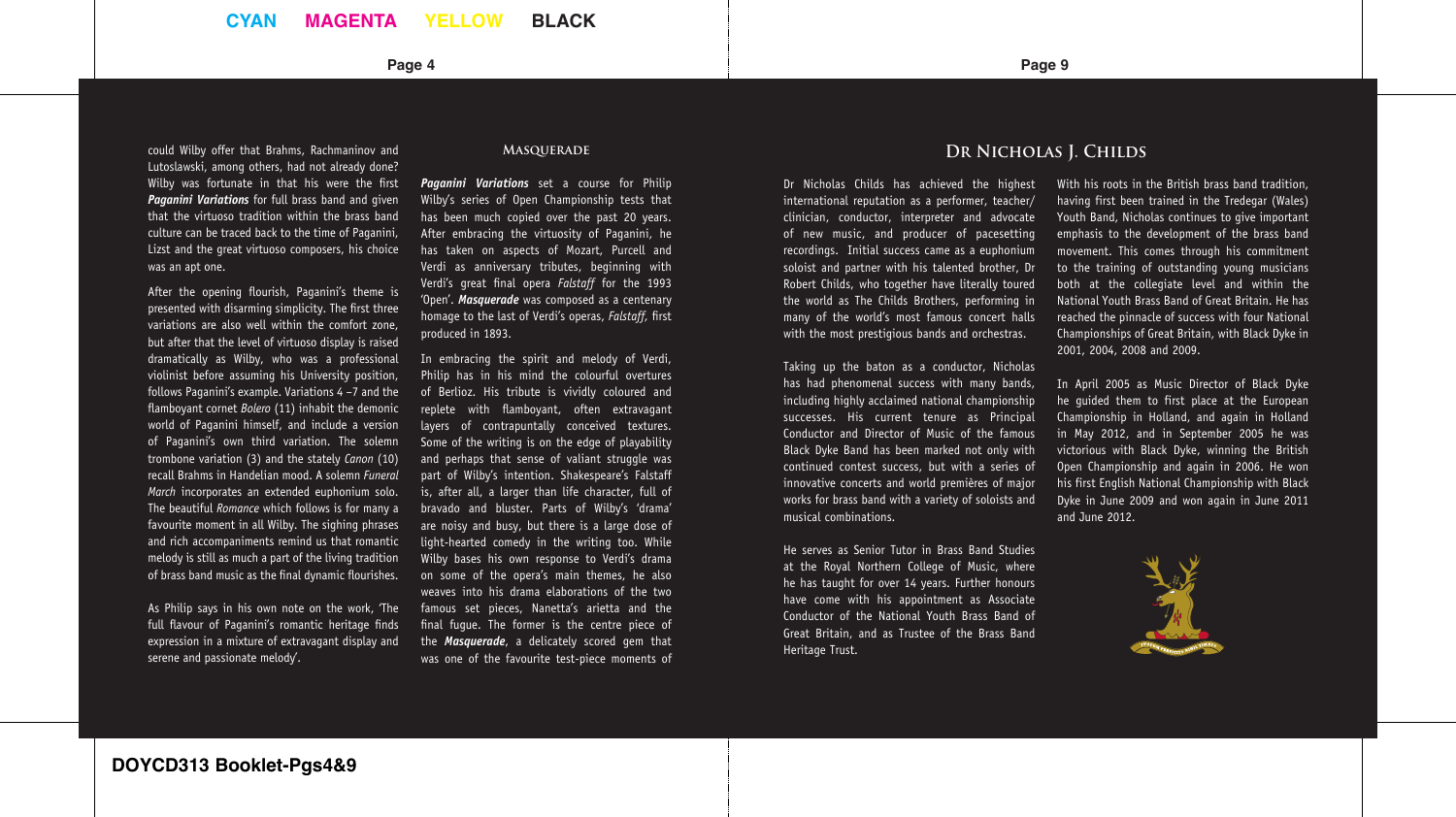## **CYAN MAGENTA YELLOW BLACK**

#### **Page 8 Page 5**

# **Professor Philip Wilby**

Encouraged to take up composition by Herbert Howells, Philip Wilby graduated from Keble College, Oxford, in 1970. After a year as a professional violinist, he was invited by Alexander Goehr, then professor of music at Leeds University, to join his staff. He has been the senior tutor in composition there since 1984. Having been awarded a Doctorate in Composition, he was made Professor in 2002. He is a recipient of the Iles Medal, a Dutch Government BUMA Award for innovation in brass band composition, and is a Fellow of the Royal School of Church Music.

His long Association with Black Dyke Band began on 1 October 1990 and has continued for 23 years. During that time, he has contributed a large body of works to the brass bandsman's repertoire, not least a complete sequence of substantial solo pieces, and six test pieces for the British Open Contest.

Currently, he lives in Bristol, where his wife serves as Canon Precentor at the Cathedral.



the late Peter Parkes, the conductor of Williams Fairey Band in its memorable 1993 'Open' win.

*Masquerade* follows the last scene of the opera set in Windsor Great Park. It is approaching midnight and Falstaff is about to get his comeuppance by the ladies of the town disguised in Halloween masks. As the midnight bell tolls, Falstaff enters (portrayed by a portentous solo euphonium). At the height of the rout, an alarm bell sounds and Falstaff becomes the victim of an 'attack' of blind man's buff. Eventually he recognises his assailants and far from complaining, he and they join in the final fugue, which Wilby extravagantly elaborates: '...he who laughs best has the last laugh'.

The elements of quasi-operatic drama and symbolism are highly significant in all the testpieces of Philip Wilby that derive their inspiration from great music of the past. His approach, which embraces traditional transcription, elaboration and free invention, has been a major influence on test-piece writing over the past 20 years.

#### **Revelation - Symphony for Double Brass**

*Revelation* was Philip Wilby's third work to be given the label symphony. *Symphonia Sacra* (1983) for wind orchestra is subtitled *In Darkness Shine*. A decade later he composed an orchestral symphony with boys voices entitled *Voyaging* to a commission

from the BBC Philharmonic. For the 'Open' Championship of 1995, Philip Wilby produced his most ambitious brass band work, the Symphony for Double Brass, *Revelation*, as a tribute to the great English composer, Henry Purcell, on the 300th anniversary of his death. *Revelation* is a complex, multi-faceted work, dynamic and contemporary in its musical trajectory, but embracing elements of the baroque concerto and of variation form, and enriched by layers of symbolism. The title *Symphony* has less to do with the conventions of the classical symphony, as established by Joseph Haydn, than the Sinfonias that composers in the 17th century from Heinrich Schutz to Henry Purcell would write for performance in church or theatre.

After reading the score of John McCabe's *Cloudcatcher Fells*, Philip was taken with the idea of giving each member of the band a distinct part. By laying out the band in two choirs to the left and right of the timpani, with percussion behind and space in the front for various 'stand-up' solos and ensembles, Philip added a theatrical element to the writing that was new to the contesting stage. The concept of antiphonal brass goes back to the 16th Century and the music of the Giovanni Gabrieli, and, like his other symphonies, the 'geography' of the music is an integral part of Wilby's musical vision, the cruciform layout adding a symbolic dimension. Philip describes *Revelation* as 'a tribute to Purcell's music and the ornate and confident spirit of his age'.